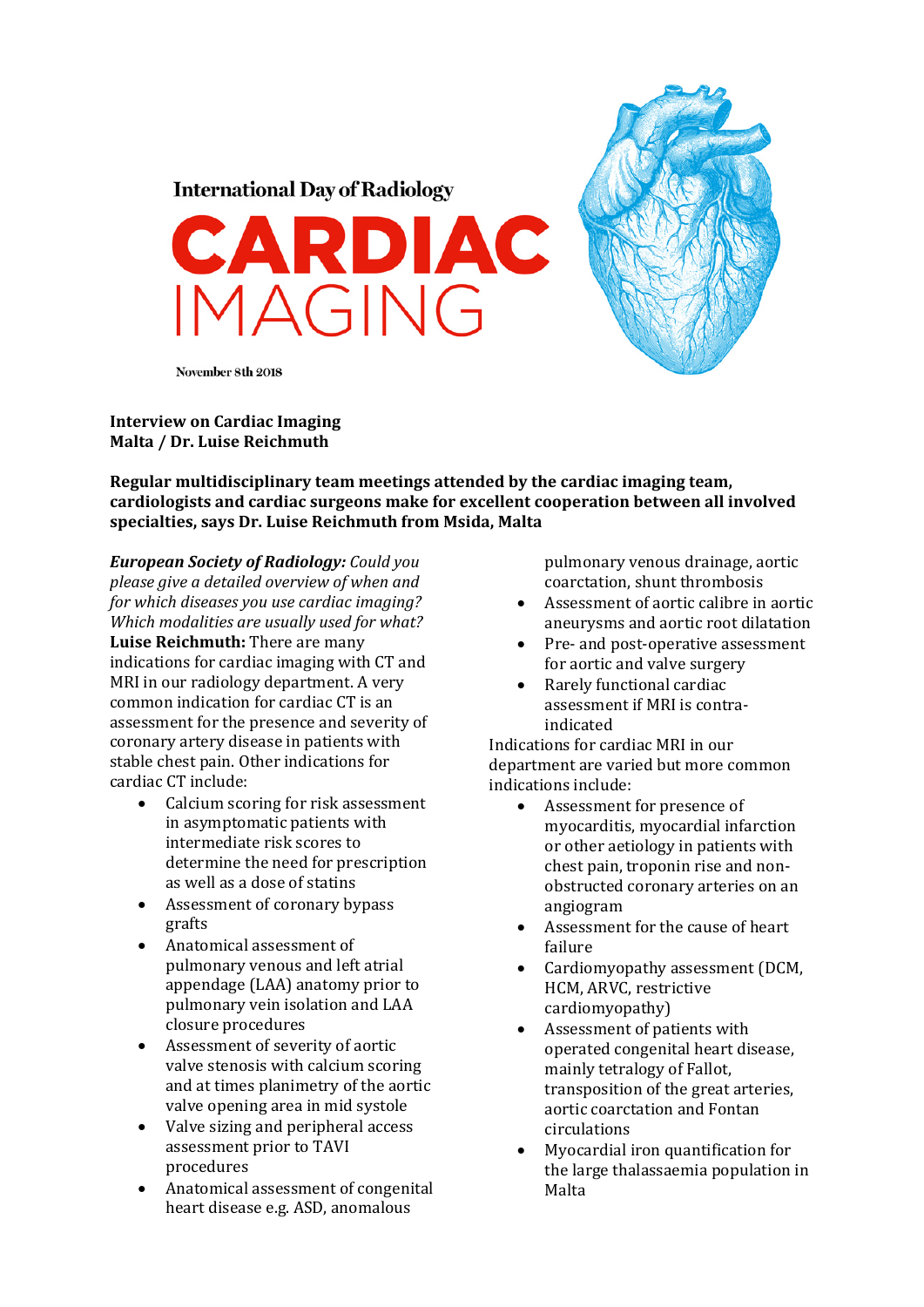- Assessment for the presence of infiltrative disorders (amyloidosis, sarcoidosis)
- Pericardial disease (constrictive pericarditis, complex effusions)
- Ischaemia assessment with perfusion or dobutamine stress CMR
- Cardiac tumour characterisation (less common)

*ESR: What is the role of the radiologist within the 'heart team'? How would you describe the cooperation between radiologists, cardiologists, and other physicians?* **LR:** Cardiac imaging with CT and MRI is carried out in the medical imaging (radiology) department by radiographers trained in the respective modalities. The imaging service is a joint service between the radiology and cardiology departments. There are two lead physicians, a cardiologist and a radiologist with a special interest in cardiac imaging with CT and MRI. Trainees from both specialties regularly attend the scanning and reporting sessions and all trainees from both specialties are required to gain some experience in both cardiac CT and MRI in order to complete their specialty training. Once a week there a is a multidisciplinary team meeting attended by the cardiac imaging team, cardiologists and cardiac surgeons during which difficult or interesting cases are presented and discussed with occasional short lectures on cardiac imaging topics. Cooperation between all involved specialties is very good. 

*ESR: Radiographers/radiological technologists are also part of the team. When and how do you interact with them?* **LR:** Radiographers are in charge of the image acquisition in cardiac CT and MRI. Cardiac patients are usually grouped together once or twice a week so that a number of cardiac trained radiographers, as well as a physician for protocolling and scan supervision, will be available during this dedicated time slot. In the case of cardiac CT, the radiographers assess the patient's heart rate, blood pressure and take a short history to exclude contraindications to contrast medium, beta-blockers or GTN. Following this the supervising physician is contacted to prescribe any premedication

for heart rate control should this be required and any queries regarding the scanning protocol are also addressed. I then join the radiographers at intervals to prescribe all medications and to administer IV drugs. During some scans, I am personally present in the scanner room to set up the scanning protocol together with the radiographers. During cardiac MRI lists, I am usually in the room with the radiographers to advise on sequence planning and addition or removal of sequences, according to the imaging findings during the scan.

*ESR: Please describe your regular working environment (hospital, private practice). Does cardiac imaging take up all, most, or only part of your regular work schedule? How many radiologists are dedicated to cardiac imaging in your team?*

**LR:** I work in the public acute general and teaching hospital of the Maltese health service. Cardiac imaging takes up 60% of my regular work schedule at this time, the remainder being dedicated to other areas of radiology. I am currently the only dedicated cardiac radiologist in our team, however, there are trainees who are preparing to join the team in the future. This situation is similar on the cardiology side of the team, with one dedicated cardiac imaging cardiologist involved in cardiac CT and MRI and several trainees who are still specialising and will join the team in the future. 

*ESR: Do you have direct contact with patients and if yes, what is the nature of that contact?* **LR:** Most patient contact occurs during administration of IV premedication and to explain the imaging procedure or results. Rarely, in the case of any adverse events, I will examine the patient and explain further management to them and any attending family members.

## *ESR: If you had the means: what would you change in education, training and daily practice in cardiac imaging?*

LR: With regards to training in cardiac CT and MRI, a lot of this is based on logbooks which require reporting of a large number of cases with certain pathologies. At our hospital, we have a relatively good case mix